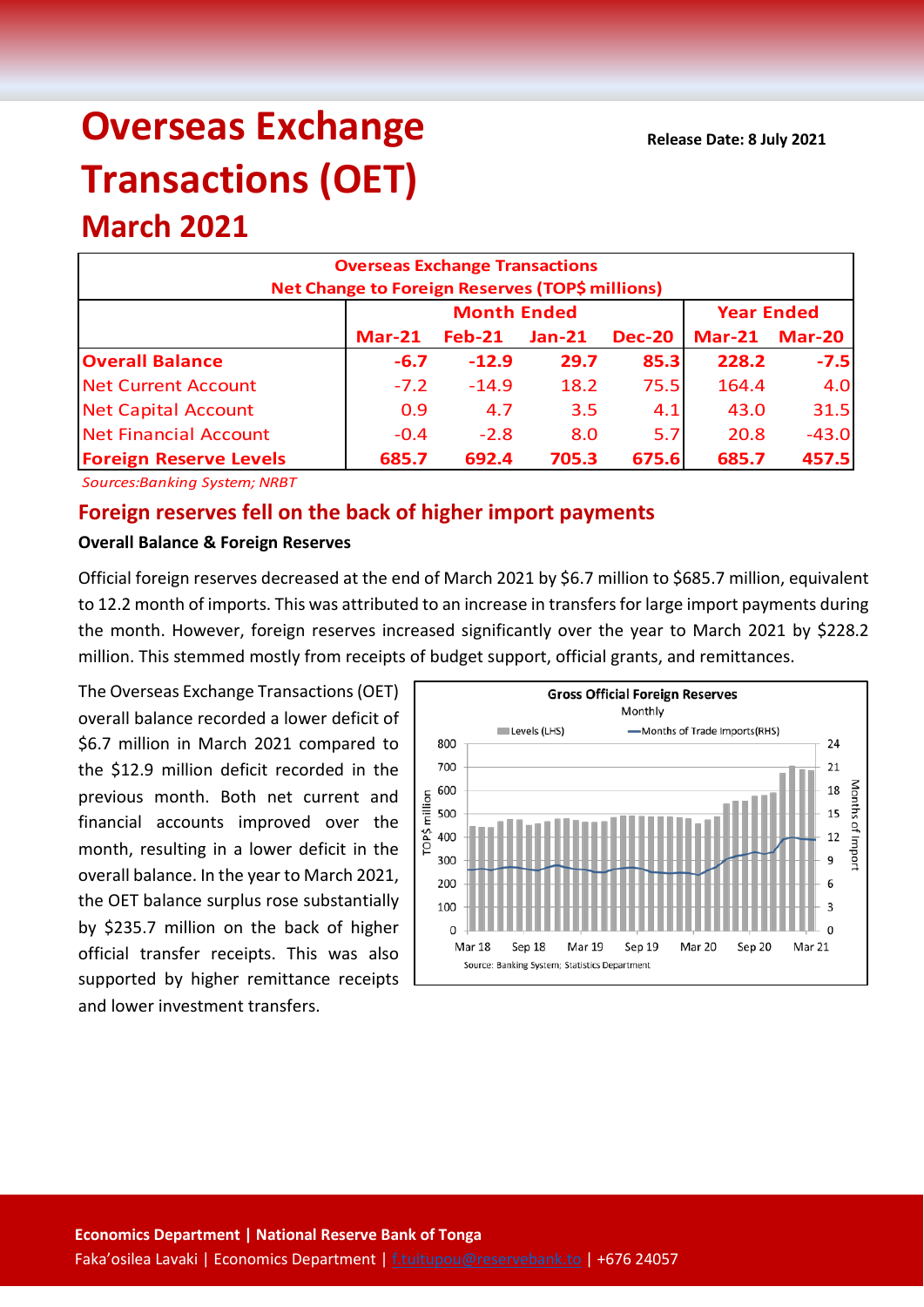#### **Current Account**

| <b>Current Account (TOP\$ millions)</b> |          |                    |                   |               |          |          |  |  |  |
|-----------------------------------------|----------|--------------------|-------------------|---------------|----------|----------|--|--|--|
|                                         |          | <b>Month Ended</b> | <b>Year Ended</b> |               |          |          |  |  |  |
|                                         | $Mar-21$ | $Feb-21$           | $Jan-21$          | <b>Dec-20</b> | $Mar-21$ | Mar-20   |  |  |  |
| Net Current Account                     | $-7.2$   | $-14.9$            | 18.2              | 75.5          | 164.4    | 4.0      |  |  |  |
| Merchandise Trade                       | $-45.9$  | $-39.0$            | $-36.7$           | $-36.7$       | $-435.2$ | $-404.0$ |  |  |  |
| Services                                | $-2.7$   | $-7.3$             | $-2.1$            | $-4.3$        | $-20.4$  | 31.9     |  |  |  |
| Income                                  | 2.6      | 3.0                | 3.4               | 3.1           | 27.0     | 1.6      |  |  |  |
| <b>Transfers</b>                        | 38.8     | 28.5               | 53.7              | 113.4         | 592.9    | 374.4    |  |  |  |

*Sources: Banking System;NRBT*

Improvement in the current account in March 2021 was due to higher net receiptsin the transfer account and a lower deficit in the services account. Similarly, the current account surplus increased significantly by \$160.4 million in year-ended terms, driven mostly by higher net receipts in the transfers and income accounts.

Both private and official transfer receipts increased in March 2021 by \$9.4 million and \$2.6 million, respectively. The firm growth in private transfer receipts was underpinned mainly by higher family support and gifts. It was also partially due to ongoing events such as the Tonga High School ex-student fundraising. Receipts of donor funds drove the increase in official transfer receipts during the same period. This had offset the decline in non-profit transfer receipts by \$1.4 million, mostly from lower receipts of church donations. Over the year to March 2021, the surplus in the transfer account rose substantially by \$218.5 million, due mainly to higher official transfer receiptsfor budget support and relief for COVID-19, TC Harold, and remittances.

The services account improved by \$4.6 million over the month, driven by a \$3.0 million (24.2%) decline in service payments whilst service receipts rose by \$1.5 million. Lower service payments mainly were for government services, professional & management, and telecommunication. In year ended terms, the services account recorded a \$20.4 million deficit compared to the \$31.9 million surplus in March 2020. This reflects the impact of the border lockdown on tourism activities over the past year. Both travel receipts and payments fell over the year by \$109.5 million (82.5%) and \$34.9 million (65.7%), respectively.

The income account surplus fell by \$0.4 million (13.3%) in March 2021, resulting from a \$1.7 million increase in income payments. Annually, the income account surplus increased by \$25.4 million as income receipts rose by \$15.0 million (59.4%), mainly from wages of seasonal workers abroad. This also supported remittances over the year despite the negative impacts of COVID-19.

Import payments increased over the month by \$7.1 million (17.8%) due to higher payments for wholesale & retail trade, other imports (mostly government imports for medical supplies), motor vehicles, and oil imports. Similarly, total export proceeds rose marginally over the month from higher marines and other export receipts. In the year to March 2021, the merchandise trade deficit widened by \$31.2 million (7.7%) as import payments increased by \$24.4 million (5.8%), coupled with the \$6.8 million (35.4%) decline in exports receipts. The increase in import payments was due to higher payments for construction materials, wholesale & retail goods, motor vehicles, and other imports. However, proceeds from all export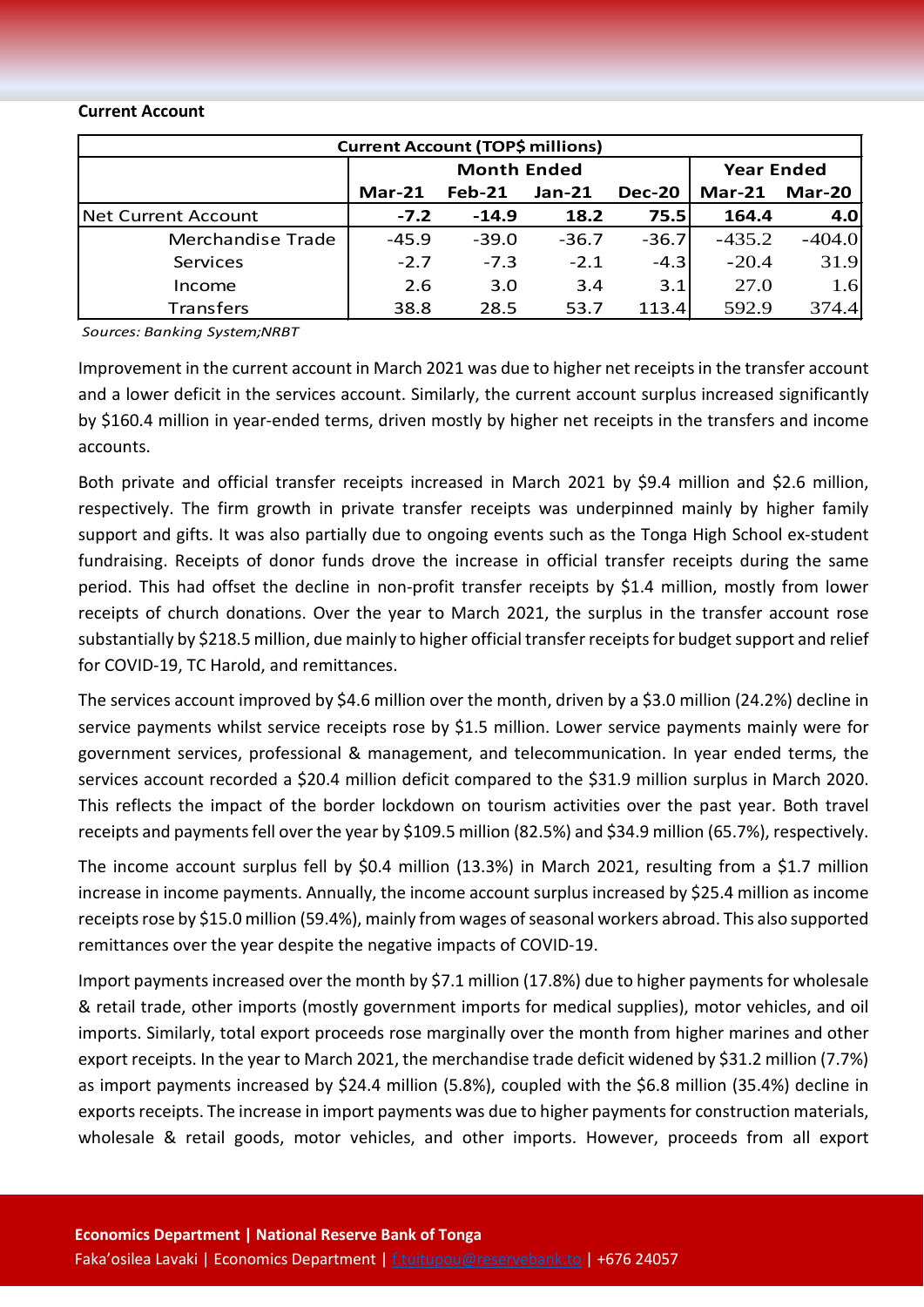categories declined over the year, with marine exports decreasing the most. The impact of COVID-19 on the fisheries sector continues as closed borders affect the frequency and volume of export via air-freight.

### **Capital Account**

| Capital Account (TOP\$ millions) |        |                    |                   |               |                         |      |  |  |
|----------------------------------|--------|--------------------|-------------------|---------------|-------------------------|------|--|--|
|                                  |        | <b>Month Ended</b> | <b>Year Ended</b> |               |                         |      |  |  |
|                                  | Mar-21 | $Feb-21$           | $Jan-21$          | <b>Dec-20</b> | Mar-20<br><b>Mar-21</b> |      |  |  |
| Net Capital Account              | 0.9    | 4.7                | 3.5               | $4.1^{\circ}$ | 43.0                    | 31.5 |  |  |
| Official                         | 0.2    | 2.9                | 1.7               | 2.4           | 28.5                    | 18.0 |  |  |
| Private                          | 0.7    | 1.9                | 1.7               | 1.8           | 14.5                    | 13.5 |  |  |

*Sources: Banking System;NRBT*

The capital account for March 2021 recorded a lower surplus of \$0.9 million. This stems from declining official and private capital receipts by \$2.7 million and \$1.2 million, respectively.

In year ended terms, the capital account recorded a higher surplus of \$43.0 million, underpinned by higher official receipts mainly for the reconstruction projects for houses destroyed by tropical cyclones Gita and Harold. This is in addition to the slight decline in capital account payments as both private and official payments for investment projects abroad fell over the year.

#### **Financial Account**

| <b>Financial Account (TOP\$ millions)</b> |          |                    |                   |               |          |          |  |  |  |
|-------------------------------------------|----------|--------------------|-------------------|---------------|----------|----------|--|--|--|
|                                           |          | <b>Month Ended</b> | <b>Year Ended</b> |               |          |          |  |  |  |
|                                           | $Mar-21$ | $Feb-21$           | $Jan-21$          | <b>Dec-20</b> | $Mar-21$ | Mar-20   |  |  |  |
| Net Financial Account                     | $-0.4$   | $-2.8$             | 8.0               | 5.7           | 20.8     | $-43.0$  |  |  |  |
| Direct Investment                         | 0.0      | 0.0                | $-0.1$            | 0.4           | 0.7      | $-3.6$   |  |  |  |
| Portfolio Investment                      | 0.0      | 0.0                | 0.0               | 0.0           | 0.0      | $-22.4$  |  |  |  |
| Other Investment                          | $-0.4$   | $-2.7$             | 8.2               | 5.3           | 20.1     | $-17.0'$ |  |  |  |

*Note: The Net Financial Account figures incorporate also the net reconcilliation items which is not reflected in the table below Sources: Banking System;NRBT*

The financial account recorded a lower deficit of \$0.4 million in March 2021, supported by the inflow of other investments, particularly interbank transfer receipts.

Over the year to March 2021, the financial account improved to a surplus of \$20.8 million compared to the \$43.0 million deficit in March 2020. This was due mainly to the lower outflow of other investments, primarily for interbank transfers.

## **Outlook**

The NRBT anticipates economic growth to contract in the medium term, given the ongoing COVID-19 pandemic and associated uncertainties. At the same time, global oil and commodity prices have rebounded as economies start to recover from the pandemic. This will continue to hinder domestic economic growth and trading behaviour between Tonga and the rest of the world.

However, the level of foreign reserves is expected to decline further in the medium term but will remain above the 3 months minimum threshold of imports cover. Import payments are expected to increase in the upcoming months along with remittance receipts in line with domestic activities. Additionally,